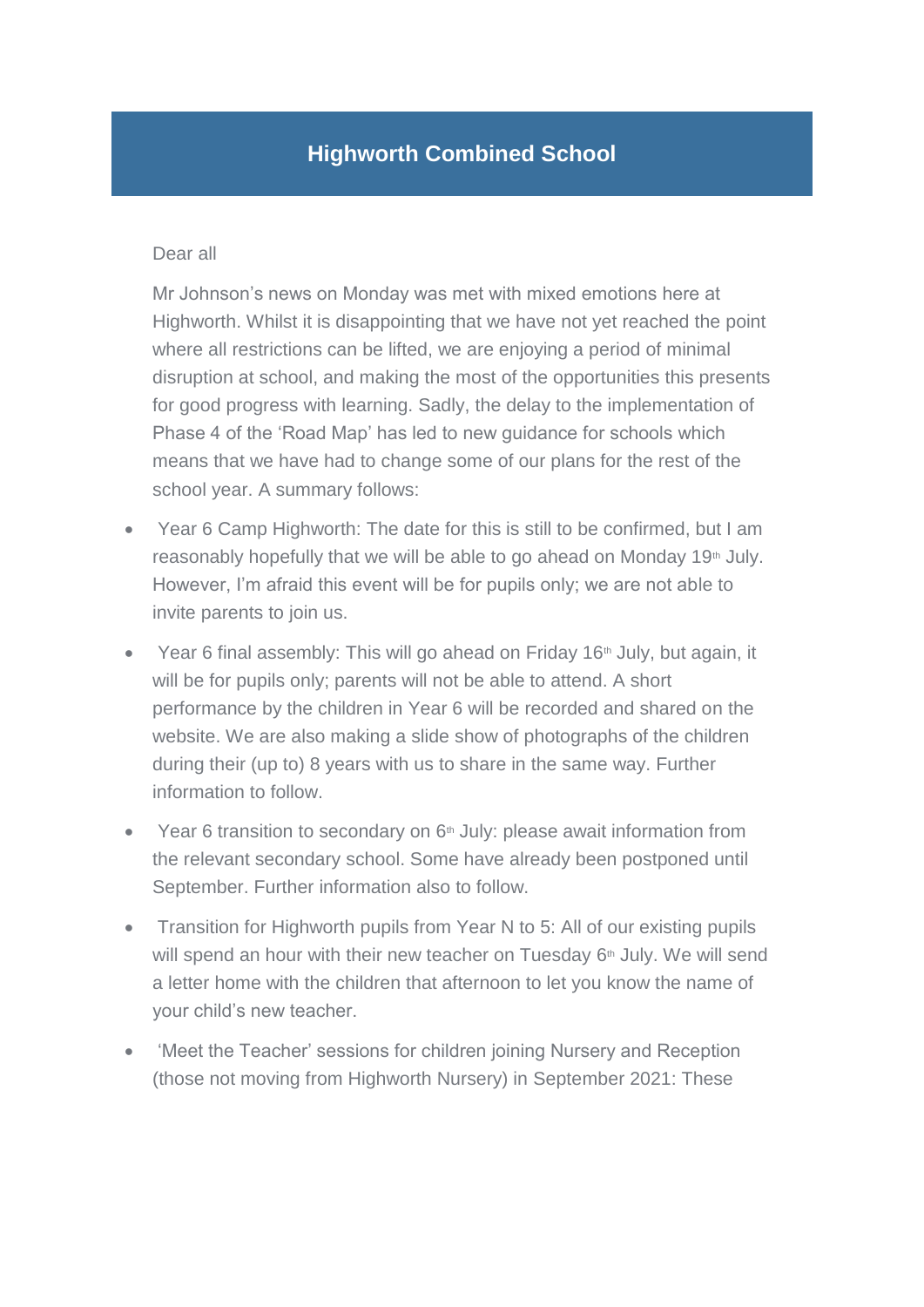have had to be cancelled. One to one teacher and family meetings will take place in September instead

Whilst watching the alarming events of a football match last weekend, I was reminded that I need to let you know that the school now has its own defibrillator for use on both children and adults. It is located within the entrance lobby of the school and can be used by anyone at any time (whilst the building is open). You do not need training to use it as it gives verbal instructions for each stage of operation. We very much hope never to use it, but felt it was sensible to have one available.

At a recent meeting for parents new to Highworth, we discussed parking! It was agreed that I would share a map I created some time ago to inform people of the various entrances to the school site which would help in 'spreading out' where people park. I have added this map below in the hope that it will be helpful to you too.

## **Bag2School**

To help raise funds for the school, Parents & Friends has organised a clothes re-cycling collection by Bag2School. If you have any unwanted items that you are happy to donate please put them in the white re-cyclng bag that was sent home with your child this week and drop the bag at the front of the school on Thursday 24th June by 9am. Please note that we are unable to accept donations **BEFORE** this date.

As ever, my best wishes for a happy weekend even though the weather has taken a turn for the worse!

Clare Pankhania - Head Teacher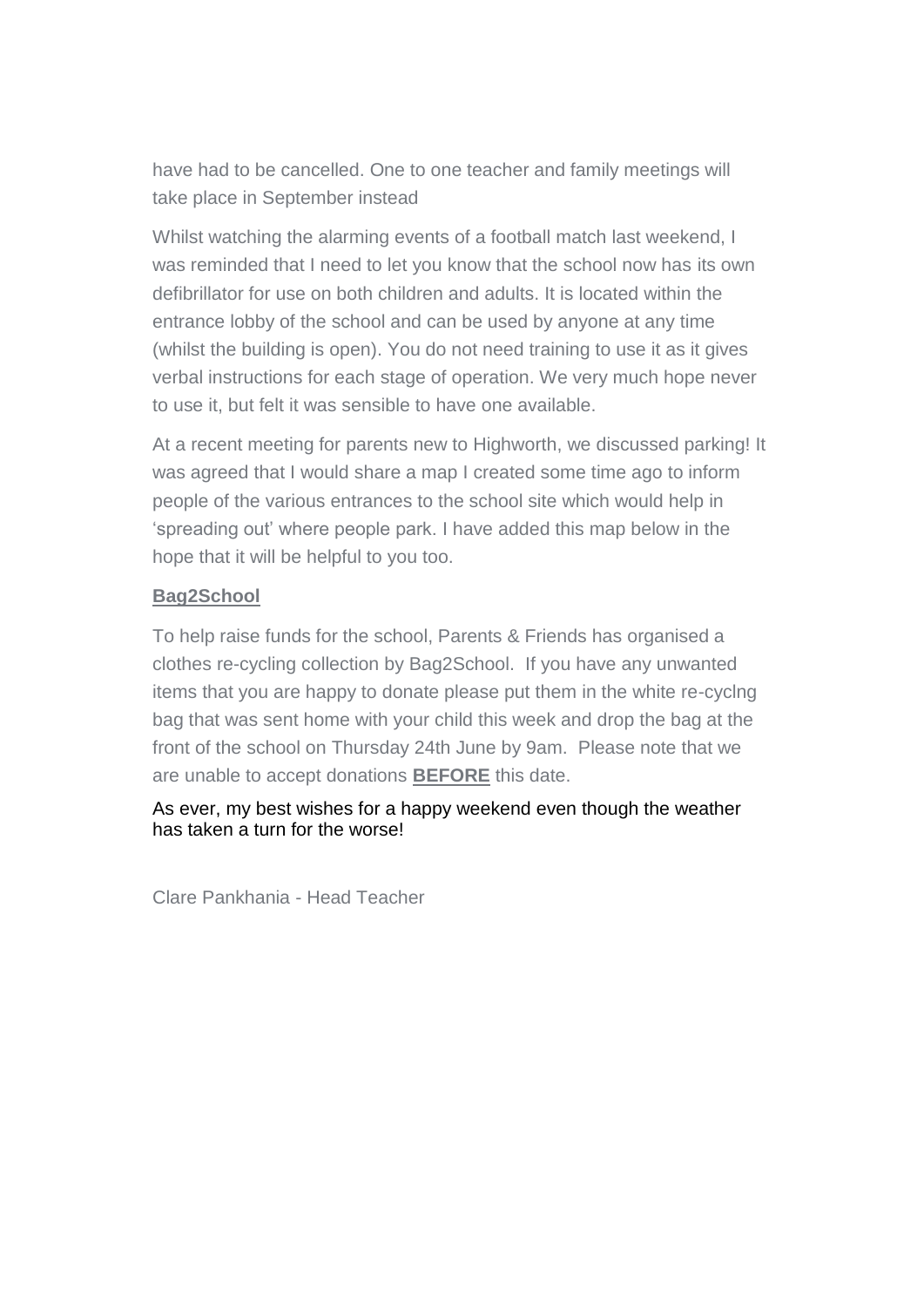## **MAP FOR PARKING**



 Parental agreement for safe return to school of all pupils on 8<sup>th</sup> March 2021

The safe opening of school is dependent upon avoiding all contact with anyone who is, or could be, infected with coronavirus. The safety of our whole community is dependent on all of us following these rules. They must be followed:

• I will never enter any part of the school site if my child or anyone in my household has any of the symptoms of Covid 19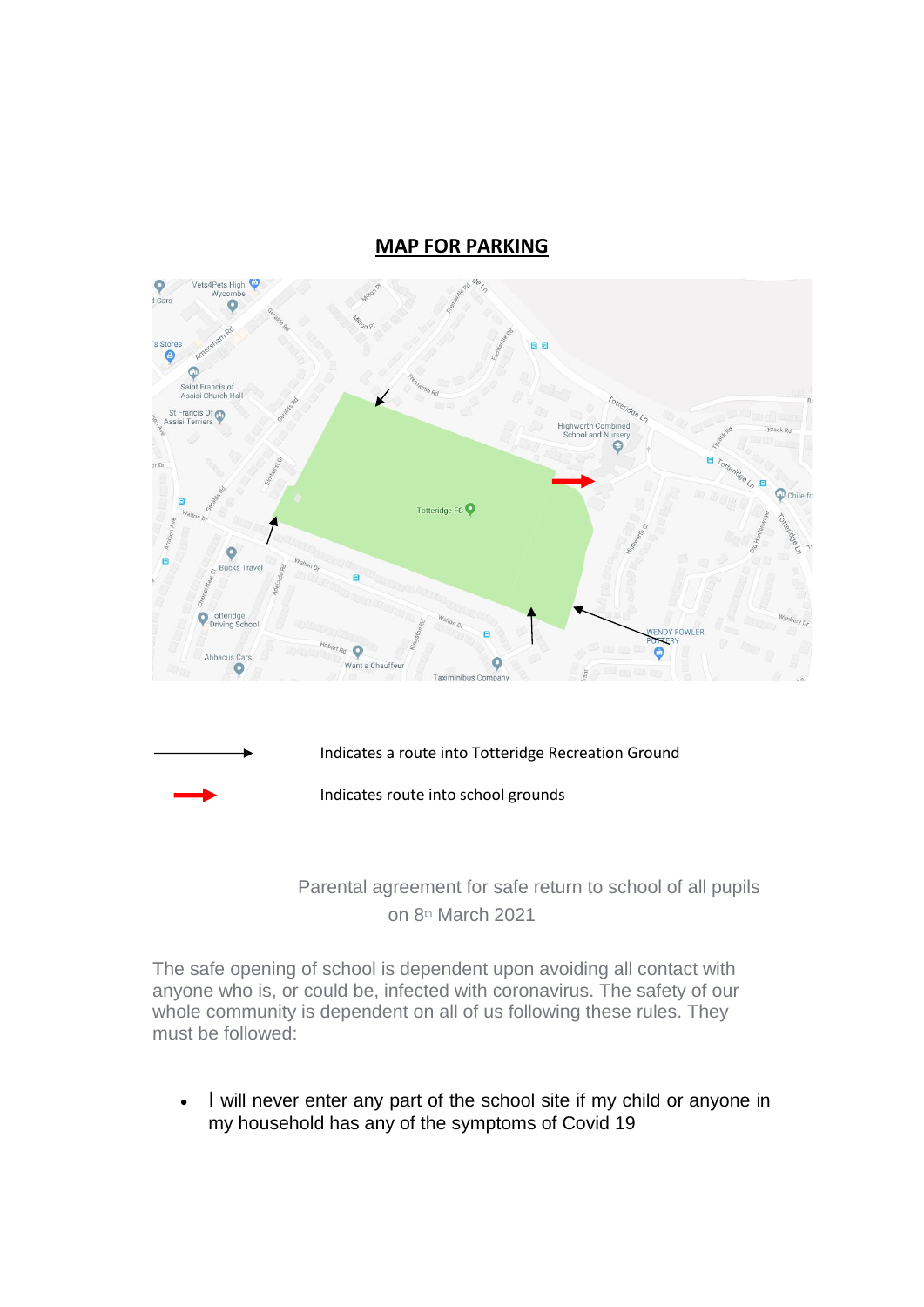Symptoms of Coronavirus

- high temperature this means you feel hot to touch on your chest or back (you do not need to measure your temperature)
- new, continuous cough this means coughing a lot for more than an hour, or 3 or more coughing episodes in 24 hours (if you usually have a cough, it may be worse than usual)
- loss or change to your sense of smell or taste this means you've noticed you cannot smell or taste anything, or things smell or taste different to normal
- My whole household will self-isolate for 14 days if anyone in the household has any of these symptoms, no matter how mild or whatever I think might be the cause
- I will follow the 'Stay At Home…' guidance found here: [https://www.gov.uk/government/publications/covid-19-stay-at-home](https://www.gov.uk/government/publications/covid-19-stay-at-home-guidance)[guidance](https://www.gov.uk/government/publications/covid-19-stay-at-home-guidance)
- I will immediately inform Highworth School if my household needs to self-isolate
- I will ensure that my child and the members of my household are tested for Coronavirus if necessary. I can use this link to book a test: <https://www.nhs.uk/conditions/coronavirus-covid-19/>
- I will immediately inform the school if my child has received a positive test result for Coronavirus
- I will contact the school before sending my child back if my child or anyone in my household has been ill with Covid 19

In addition, I know that in sending my child to school I am agreeing that everyone in my household will follow every one of these steps. I know that this is essential to ensure the safety of my child, Highworth staff and our community.

- I know that if my child is unable to follow the rules to keep everyone safe, even if supported by staff to do so, I will have to collect them from school
- I know that I should seek medical advice before sending my child to school if they are classed as being clinically extremely vulnerable
- I know that if my child is unable to attend school, I need to email [reception@highworthcombined.co.uk,](mailto:reception@highworthcombined.co.uk) giving the following information: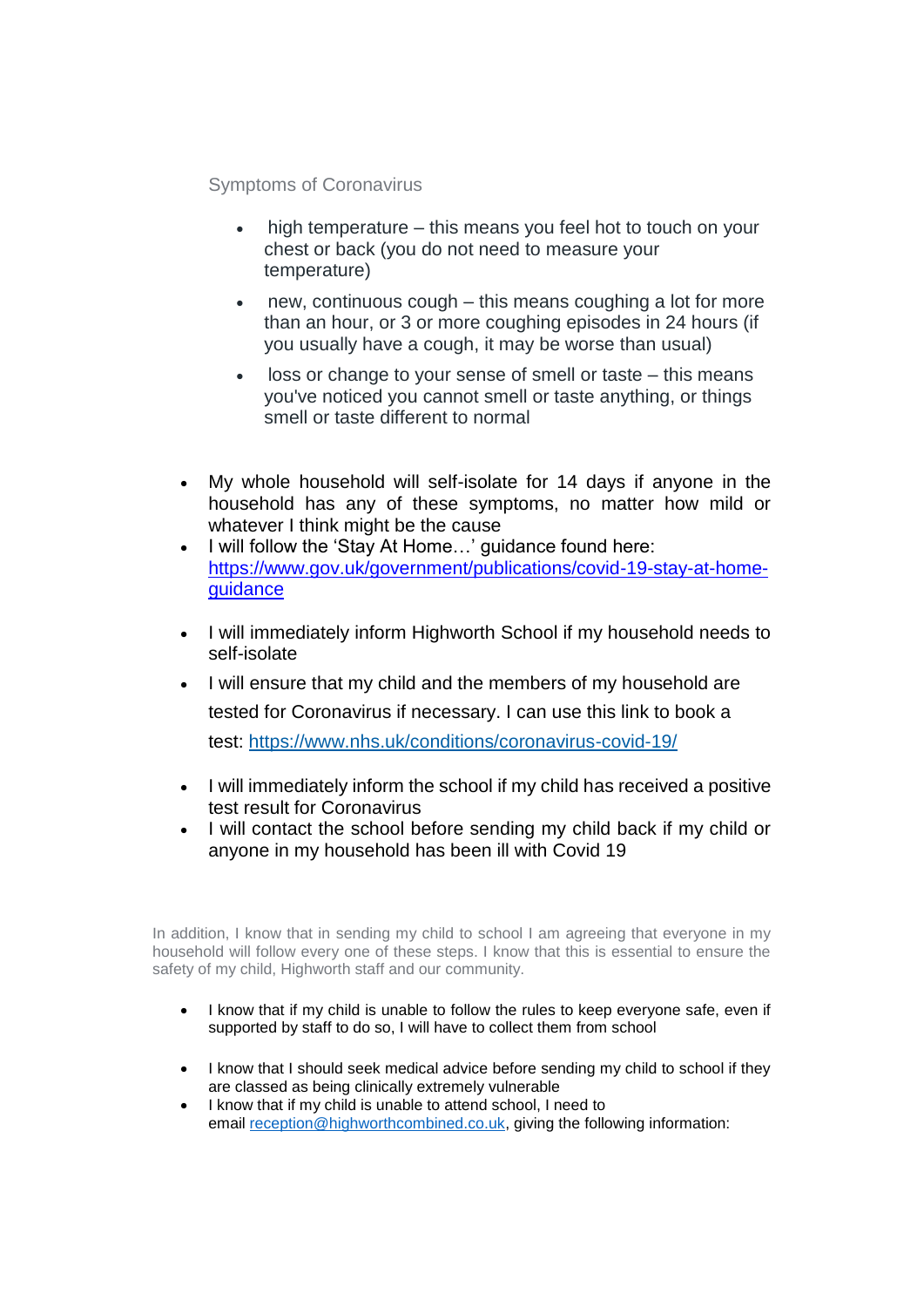child's name and class; likely length of absence; Reason for absence. Please specify whether this is due to:

- $\circ$  Illness and that this is unrelated to Covid 19
- o Self-isolation due to symptoms of Covid 19, or contact with a positive case
- I know that whilst school staff will encourage social distancing where they can, my child will come in to close contact with other children and adults within their year group bubble
- I will ensure that my child arrives at school within 10 minutes of the start time allocated for their class:
	- o Group A: Years R, 1, 3 and 6 start at 8.35am
	- o Group B: Years N, 2, 4, 5 start at 8.45am
- If possible, I will walk with my child to school
- If possible, I will allow my Year 6 child to walk to school on their own. If this is not possible, I allow my Year 6 child to walk from the school entrance to their classroom on their own
- I will not allow my Year 6 to walk with friends as they will find it hard to socially distance
- I will use the appropriate entrance to come on to the school site:
	- $\circ$  Year N: use the 'staff only' wooden gate from the car park
	- o Year R: use the large metal double gates from the car park
	- $\circ$  Years 1, 2, 3 and 4: use the usual pedestrian entrance
	- o Year 5 and 6: use the large metal double gates from the car park
	- $\circ$  All children and parents may use the back entrances to the field, but must remain 2 metres apart from other families at all times
- I will use the same gate to collect my child and arrive promptly at the time allocated for their class:
	- o Group A: Years R, 1, 3 and 6 at 3.10pm
	- o Group B: Years N, 2, 4, 5 start at 3.20pm
- I will take my child to the external door for their classroom and collect them from the same place (the gates to the quadrangle will be open to allow parents to do this).
- When dropping off and collecting my child, I will stand 2 metres away from the door using the yellow lines in place. I will not go beyond the yellow line
- I understand that my child will need to walk alone, the 2 metres, from me to the adult waiting to receive them and will ensure that if this not possible, that my child returns home with me
- I will only remain upon the school site for enough time to drop off or collect my child and I will ensure that my children and I remain 2 metres away from any other family group for the whole of the time that I am on the site
- I will send my child to school every day with a bottle of water with their name written clearly on it as I know that the school drinking fountains will not be available
- I will send my child to school with their lunchbox if needed
- If my child is in Nursery, I will send them to school with a change of clothes in a named bag
- I will send my child to school in their school uniform, except when they have a PE lesson
- I will send my child to school in their PE kit one day a week, when their class has a PE lesson:
	- o Monday: Year 4 and Year 6; Tuesday: Year 3; Wednesday: Year R and Year 1; Thursday: Year 2; Friday: Year 5